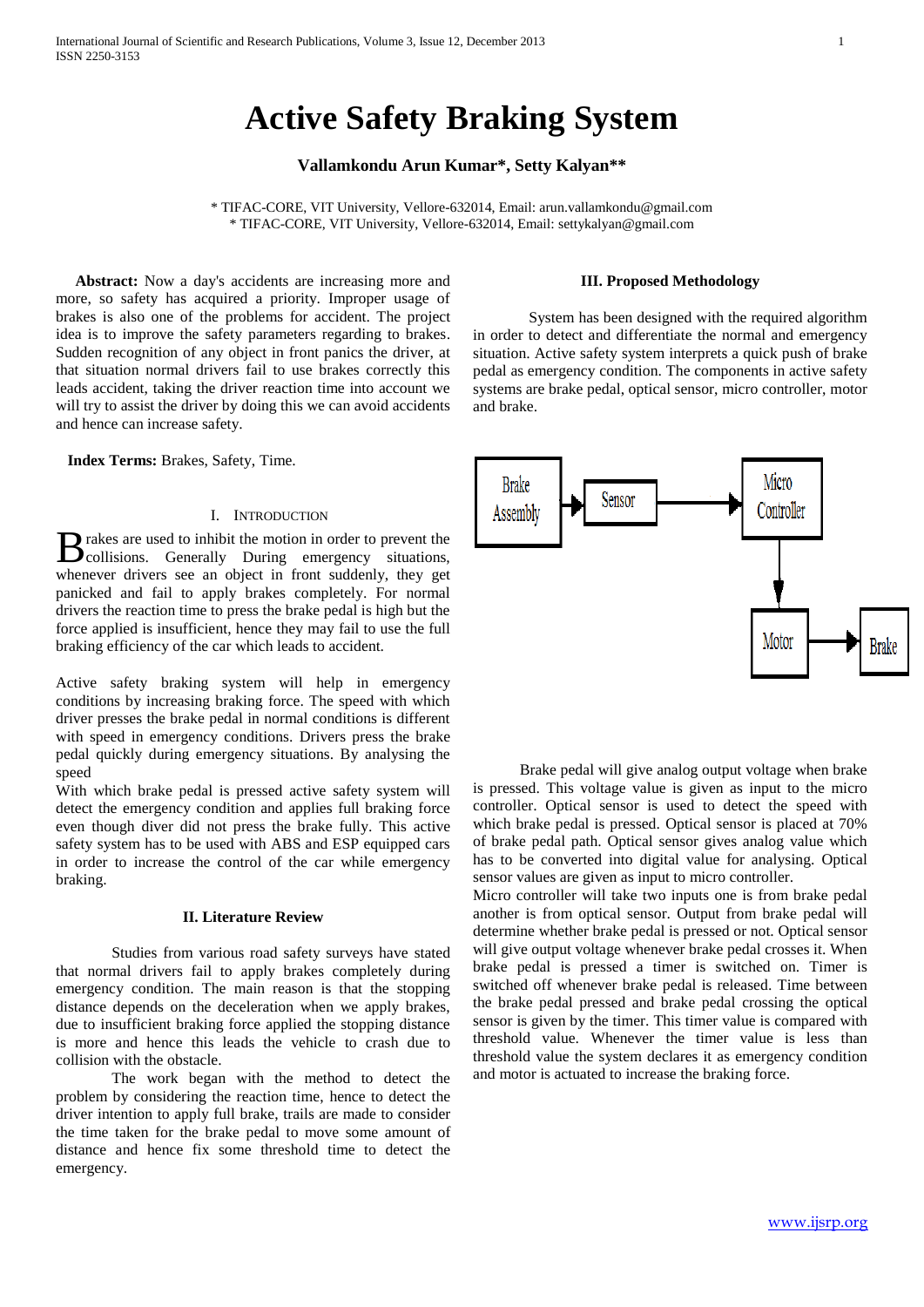

 We can increase the brake force by pulling diaphragm of vacuum booster in emergency conditions, or by pulling hand brake. Hand brake is usually used to keep the vehicle motionless in parking or inclined places. The motor pulls the hand brake cable for few seconds in emergency condition to increase braking force.

 Now a day's most of the vehicles have hydraulic braking system which is more efficient system than mechanical braking system. Hydraulic braking system mainly consists of brake pedal, master cylinder and vacuum servo. Vacuum servo will assist the driver by increasing the braking force thus reducing the braking effort. Vacuum servo multiplies the brake force applied by the driver. It consists of rubber diaphragm in centre dividing it into two chambers. One chamber is low pressure (vacuum) chamber and is connected to engine intake manifold. Other chamber is filled with atmospheric air when brake is pressed which has high pressure than vacuum. Due to this pressure difference diaphragm will move forward and creates

## **IV. Results**

From the graph, results obtained clearly differentiate the normal and emergency conditions, a shown in graph, we can clearly observe the time taken by brake pedal to reach the 70% of its position is much less in emergency condition than the normal condition.

force on brake fluid. According to the braking diaphragm will move further and thus fluid will move. When brake is pressed fully the diaphragm will move fully in forward direction thus multiplying braking effort.

 Active safety braking system will increase the braking force in emergency situations by pulling the diaphragm by using motor. This method of increasing braking force is more efficient than hand brake principle.